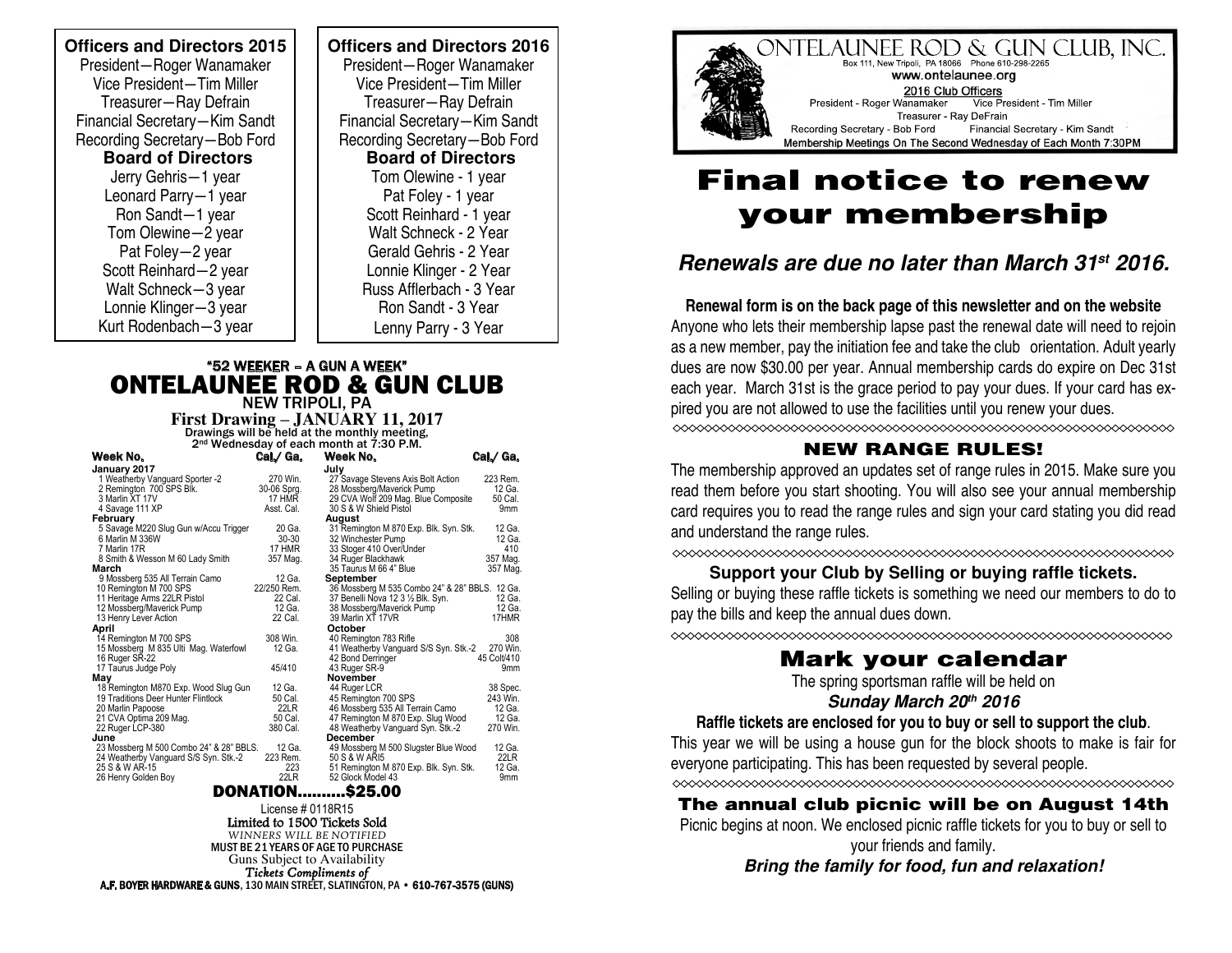#### **PRESIDENT'S MESSAGE**

*Ontelaunee gun club. The Best Gun club in Pennsylvania.* As we come to an end of another year, the completion of our new training and competition ranges was a very good for members who like to shoot rifle or pistol on the weekends. These new ranges were built so the membership ranges can stay open more weekends each year (as you can see by our pocket schedule, the number of range closings are a lot less). This also allows Ontelaunee to host more pistol matches. These ranges are not for general use by the members. They were built to keep the membership ranges open more weekends than they had been in past years.

**Read your pocket schedule** or the **on line Master Schedule** before you come to the club. The rifle and pistol ranges are **open** during most pistol matches this year! There are a few exceptions so you do need to read your schedule.

You will see we also updated our range rules and our annual membership cards. Before you start shooting on any range read the new range rules! The new annual membership card requires you to read the new rules and sign your card acknowledging you have read them and understand the rules.

Please continue to support our fund raisers picnic, raffles. This is part of what keeps the annual dues so inexpensive. Check to see changes in our 52 week gun raffle. Our next 52 weeker raffle will start in Jan of 2017 and run through December of 2017. We have a new kitchen manager that is planning to open the kitchen more often. We are looking for someone to run the club raffles & the club picnic. If interested contact our Tom Olewine at 610-767-8919.

We will continue to support Women in the outdoors and Jakes youth field day. These are great events to introduce ladies and kids to guns, archery, the fun of the outdoor world. Check for info on the web site to sign up for these events.

I am very proud of our Jr. rifle team . They have won national recognition! Please read their report in this newsletter.

If you have not already done it please go to the Ontelaunee Home page at www. ontelaunee.org and sign up to be on the Ontelaunee Email list. All of your information is kept private and not sold.

#### **Spring Trap League**

Thanks to all who partisapated in our 2105 spring trap league. Please come out and join us in April 2016 . The dates for 2016 are April 7,14,21,28, May5,12,19.26,June 2 shootoff on June 9.You need 200 birds. You can make up shoots but only 25 birds in a night, 50 total.

#### **LAST YEARS WINNERS WERE AS FOLLOWS**

High Over All LARRY OSWALD 219X225 High Gun KURT RODENBACH 194X200 High Lady ALICIA EFFTING 165X200 A Class BARRY BROWN 48 2<sup>ND</sup> JOHN HOSAK 48 3<sup>RD</sup> CHUCK PAUL 47 B Class MARK GRACZYK 43 2ND FRED SUBE 43 3RD JOHN ZELLNER 43 C Class DAVE RASCAVAGE 45 2<sup>ND</sup> RICH HENNING 41  $3^{RD}$ . TYLER MOTZKUS 41 PLEASE JOIN US AGAIN NEXT YEAR , AND BRING A FRIEND OR TWO ALONG

|                                                                                       | 2016 Membership Application/Renewal (Eff. September 3rd, 2015)                                                                                                                              |  |  |
|---------------------------------------------------------------------------------------|---------------------------------------------------------------------------------------------------------------------------------------------------------------------------------------------|--|--|
| est Gun club in Pennsylvania.                                                         |                                                                                                                                                                                             |  |  |
| the completion of our new training and                                                | Ontelaunee Rod & Gun Club, Inc., 8100 Gun Club Road, New Tripoli, PA 18066 610-298-2265                                                                                                     |  |  |
| members who like to shoot rifle or pistol                                             | An application is needed for each member. You can print additional applications                                                                                                             |  |  |
| vere built so the membership ranges can                                               | from the Ontelaunee Web Site www.ontelaunee.org                                                                                                                                             |  |  |
| s you can see by our pocket schedule, the<br>This also allows Ontelaunee to host more |                                                                                                                                                                                             |  |  |
|                                                                                       |                                                                                                                                                                                             |  |  |
| r general use by the members. They were<br>en more weekends than they had been in     | <b>Yearly Renewals</b>                                                                                                                                                                      |  |  |
|                                                                                       | Yearly Renewals - Membership renewals must be completed by March 31st of the following year or membership will lapse.                                                                       |  |  |
| ine Master Schedule before you come to                                                | Note: According to our insurance company: If you pay after December 31 <sup>st</sup> you are not allowed to use the club facilities until you pay                                           |  |  |
| <b>ppen</b> during most pistol matches this year!                                     | your dues and receive your new membership card.<br><b>Adult \$30.00</b>                                                                                                                     |  |  |
| eed to read your schedule.                                                            | Junior (Under 18 Years of age) \$3.00                                                                                                                                                       |  |  |
| rules and our annual membership cards.                                                |                                                                                                                                                                                             |  |  |
| ead the new range rules! The new annual                                               |                                                                                                                                                                                             |  |  |
| he new rules and sign your card acknowl-                                              | Lifetime Membership                                                                                                                                                                         |  |  |
| tand the rules.                                                                       | Adult - \$500.00 (Members may become life members after one year of club membership.)<br>Senior (65 or Older) \$200.00 (Members may become life members after one year of club membership.) |  |  |
| isers picnic, raffles. This is part of what                                           |                                                                                                                                                                                             |  |  |
| Check to see changes in our 52 week gun                                               | Applicants cannot use club facilities until a membership card is received.                                                                                                                  |  |  |
| in Jan of 2017 and run through December                                               |                                                                                                                                                                                             |  |  |
| ager that is planning to open the kitchen                                             | Adult Membership Renewal -----------\$                                                                                                                                                      |  |  |
| to run the club raffles & the club picnic. If                                         | Jr. Membership Renewal——————————-\$                                                                                                                                                         |  |  |
| 10-767-8919.                                                                          | Fish Badges __ @ \$10 each------------\$                                                                                                                                                    |  |  |
| the outdoors and Jakes youth field day.                                               |                                                                                                                                                                                             |  |  |
| es and kids to guns, archery, the fun of the                                          |                                                                                                                                                                                             |  |  |
| b site to sign up for these events.                                                   |                                                                                                                                                                                             |  |  |
| ey have won national recognition! Please                                              |                                                                                                                                                                                             |  |  |
|                                                                                       | Pheasant Raising Donation------------\$                                                                                                                                                     |  |  |
| o to the Ontelaunee Home page at www.                                                 | Sportsman Tickets Fall/ Spring raffles @ \$2.00ea-\$                                                                                                                                        |  |  |
| Ontelaunee Email list. All of your informa-                                           | Jr. Rifle/Jr. Archery building donation $-\!-\!-\!-\$ \$                                                                                                                                    |  |  |
|                                                                                       |                                                                                                                                                                                             |  |  |
| XXXXXXXXXXXXXXXXXXXXXXXXXXXXXXXXX                                                     | If you want to purchase a 52 weeker gun ticket you must enclose a separate check for those tickets and circle this                                                                          |  |  |
| ap League                                                                             | sentence. They are \$25.00 each. See the web site under Other Club events for a list of guns being raffled.                                                                                 |  |  |
| 5 spring trap league. Please come out and                                             |                                                                                                                                                                                             |  |  |
| are April 7,14,21,28, May5,12,19.26, June                                             | Total enclosed \$                                                                                                                                                                           |  |  |
| ds. You can make up shoots but only 25                                                | Each applicant must complete the following information:                                                                                                                                     |  |  |
|                                                                                       |                                                                                                                                                                                             |  |  |
| <b>DLLOWS</b>                                                                         | Date:<br>Name:                                                                                                                                                                              |  |  |
| 25                                                                                    | Mail to: Ontelaunee Rod & Gun Club                                                                                                                                                          |  |  |
| 0                                                                                     | Date of Birth:<br>Address:<br>P.O. Box 149                                                                                                                                                  |  |  |
|                                                                                       | Whitehall, PA 18052<br>State:<br>Zip:                                                                                                                                                       |  |  |
| HOSAK 48 3RD CHUCK PAUL 47                                                            | City:                                                                                                                                                                                       |  |  |
| ) SUBE 43 3RD JOHN ZELLNER 43                                                         | Email:<br>Phone:                                                                                                                                                                            |  |  |
| H HENNING 41 3RD. TYLER MOTZKUS 41                                                    |                                                                                                                                                                                             |  |  |
| AR , AND BRING A FRIEND OR TWO                                                        | NRA Member:<br>Yes<br>No                                                                                                                                                                    |  |  |
|                                                                                       |                                                                                                                                                                                             |  |  |
| 2                                                                                     | 11                                                                                                                                                                                          |  |  |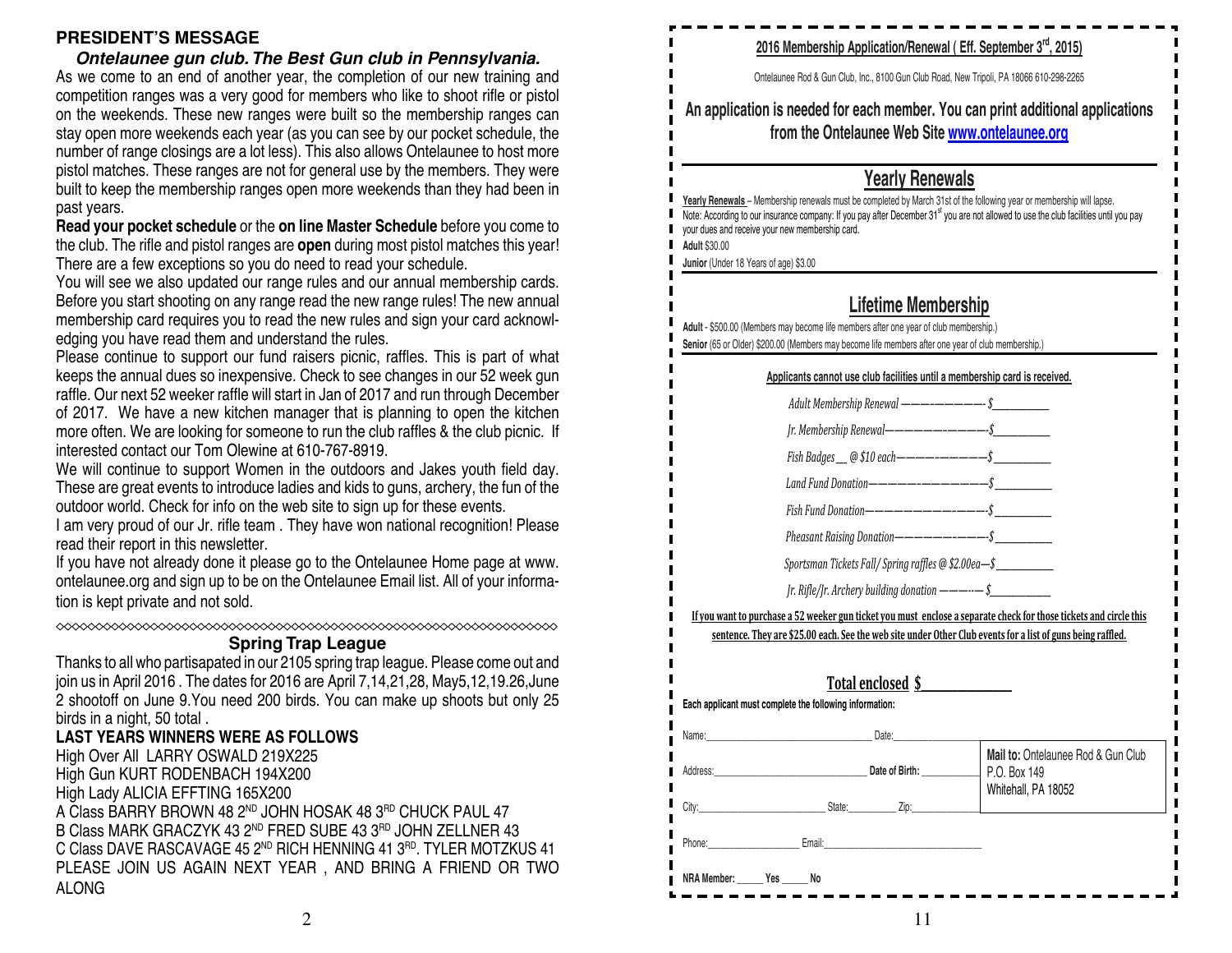compete at the IBO World Championships, held in Ellicottville N.Y. This event also requires that you shoot a qualifying score at an IBO Qualifier, Lucas Sottolano competed in YMR-13-14 class where he finished 11th out of 26 shooters. Shane White and Gavin Schmidt Competed in MBO Class which had 138 Shooters, Shane finshed 67th and Gavin finished 29th, and Jesse White Competed in MSR class that had 69 shooters and Finished 29th. Also for 2016 Ontelaunees scheduled 3-D shoots are as follows March 13, April 10, May 15, June19, Sign up from 7am-12pm. Please come out and join us for these events, all skill levels needed for the team. We would also Like to send out a Great Big THANK YOU, to everyone who helped make our 2015 shoots possible, from kitchen help to course layouts and target setup and removal, without these people we could'nt host our 4 scheduled League shoots. We also Have Friday Night shoots Indoors that start Jan. 8th at 6:30 PM, We will be running a Spot shoot and looking for shooters to make teams. Once again, anyone Interested in shooting the league shoots, helping with target set-up and removal, or kitchen help, please contact Rick Kline-610-751-8442 or Jesse White-610-393-6013. We are looking forward to a great 2016 turnout. **Wobble league 2015** We only had 15 shooters this year. Winners in 1st. Class were Roger Wanamaker 183x200 David Wright 181 Tom Motzkus 178 2nd class Dave Rascavage 160 Chuck Paul 157 Bill Pearsall 156 Dates for 2016 are June 30, July 7,14,22,29, AUG. 4,11,18. You need 200 targets in 8 weeks, you can shoot up to 100 targets a night 10 3

**Archery Team Chairman- Rick Kline, Co-Chairman- Jesse White** The Archery Team Had another succesful year, although shooter numbers were down at the league Shoots. The team had 10 Individuals qualify for the league event, which requires 12 to qualify the team for the league trophy. We are looking for more shooters for the team so we can again bring the league trophy back to Ontelaunee. Any one that is interested, or would like more Information, Please Contact Rick Kline or Jesse white, (numbers listed below). In other non-league action, we had several team members that competed at other events, One of the largest being the Lancaster Archery Classic, The 2015 event had 825 archers compete in 12 different classes. Shane white and Gavin Schmidt Competed in the Mens open class that consisted of 233 Archers and only the top 64 qualify for shoot-up rounds, Shane qualified with a score of 645 and Gavin qualified with a score of 640,(660 is a perfect score). After shooting their way through the top 64, Shane finished 5th, and Gavin finished 28th. The Team also had 4 members

### **2015 Major Expenditures/Purchases**

| <b>EVID MAJUL EXPERIGNMENT GIURISES</b> |  |
|-----------------------------------------|--|
|                                         |  |
|                                         |  |
|                                         |  |
|                                         |  |
|                                         |  |
|                                         |  |
|                                         |  |
|                                         |  |
|                                         |  |
|                                         |  |
|                                         |  |
|                                         |  |
|                                         |  |
|                                         |  |
|                                         |  |
|                                         |  |
|                                         |  |
|                                         |  |
|                                         |  |
|                                         |  |
|                                         |  |
| Total:.                                 |  |
|                                         |  |

### **FINANCIAL – Ray DeFrain (Treasurer)**

The Club's financial position continued to be very good during 2015. Major projects completed were: five new ranges west of the existing ranges, the installation of an under-water aeration system for the fish pond, and various other expenditures as listed below. Please note that I also included costs for insurance, taxes, postage, and printing to give you and idea of the additional cost burdens we have beyond project costs. For the most part, in addition to membership dues, significant funds are provided by the Spring and Fall Raffles and the 52 Weeker profits. It is because of the excellent financial support we received from the membership who attend and support these events that the Club was able to pay for major improvements without loaning any additional monies. The Club also maintains a land fund for the purchase of any properties the would be beneficial for Club ownership. The club wishes to thank all that support these efforts for without them we could not make the necessary capital improvements nor meet the required expenditures. Thanks again for all your support and I hope to see you at the club.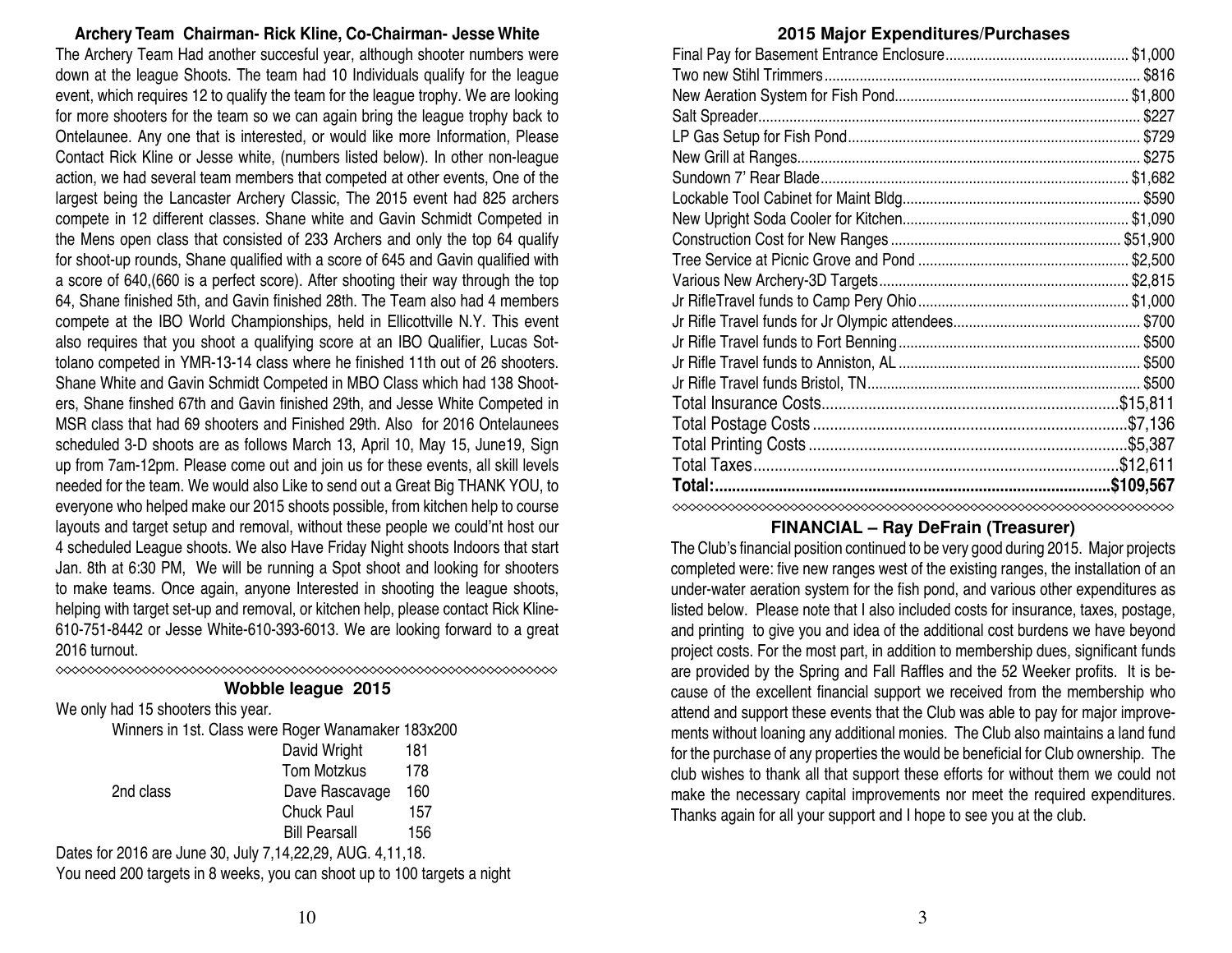### **Fishing Committee**

The winners for the 2015 Junior Fish contest were:

| Girls                   |
|-------------------------|
| Jocelynn Wambold        |
| <b>Brianna Schaffer</b> |
| Abigail Reiter          |
| <b>Erica Miller</b>     |
| Sidney Machiano         |
|                         |

#### **Senior winners were:**

1. Dylan Serfass, 2. Craig Young, 3. Jeremy Young (father & son)

The bad winter we had last year caused a lot of problems for the pond and the fish. We hope we were able to fix the problems by adding a new and improved aeration system.

I would like to thank all of the helpers and Club members who support the contests. Thank you to all the Juniors for coming out to help stock fish, to the members who donate, and Cabela's for their generous donations.

#### **The dates for the 2016 contests are:**

Junior Contest: April 23, 2016 Senior Contests: April 24 & 25, 2016 Thank you,

Terry and Fish Committee

### **Pistol Report - Tom Olewine**

Again another year has come and gone for pistol shooting. The past year saw some well attended matches. The Steel league matches had over 120 shooters at each match. The USPSA matches had a average of 150 shooters at the local matches and over 200 at the Regional match. The ICORE and the IDPA matches went well also but the attendance for these matches are not as great.

With the addition of the new competition ranges we will having a lot more pistol shooting next year. Joe and Sean Roberts will be having monthly USPSA matches along with a Regional match and the AREA 8 match this year. Check the schedule for dates and times of these matches. With the amount of people shooting these matches some of the local matches may be open on Saturdays to get all the people through. Along with the 2 major ICORE matches this year we will be trying to hold monthly ICORE matches if there is enough participation. IDPA will also be holding monthly matches with some of them being a Carbine match (maybe 1 or 2). Pat Foley will be running two 3 gun matches with the help of some guys from Topton. So if you want to try any kind of pistol shooting this year contact Tom Olewine at 610-767-8919 or Tim Miller at tim@stsk.us and Walt Schneck at 610- 799-5792 for more information.

And finally I want to thank all the shooters who attend these matches and the people who help set-up and tear down and run these matches that make them so successful. Hope to see you all next year. Check the web page or the schedule for all the dates for these shoots (www.ontelaunee.org).

Thanks Again

### **ATA Trap For 2016**

Ontelaunee will hold several ATA shoots this spring, check the schedule for dates. On April 23rd we will try something a bit different and will hold a 300 target doubles marathon. Shooters can register up to 300 ATA doubles targets that day. Ontelaunee will also once again be shooting ATA Big 50 on Thursdays beginning on Thursday April 7th and running through Thursday June 9th for those who wish to register targets toward their annual total to qualify for the State Trap Shoot in Elysburg this June. Hope to see you all this spring.

### **Skeet 2015 – a year in review**

After another year of operation, our new skeet installation continues its success. Thursday evenings in particular has seen many shooters routinely. Skeet is opened Thursday between 3 & 4 PM until sunset from the beginnning of April until the end of October. We are considering opening earlier on Thurdays if there is interest. It is also possible to shoot Saturday 10 AM - 4 PM all year upon request, just ask Warren. Cost is now \$4.00 if you bring your own shells, typically #8 or 9 shot low brass target loads. You can use any shotgun you own. As it is good practice for wingshooting, your hunting shotgun works well. Typically a more wide open choke is used, but if you do not have interchangeable chokes that's OK too. If you are not familiar with skeet, we're happy to show you how.

This year as mentioned elsewhere we held our 2nd combination clays shoot involving Skeet, American and Wobble Trap plus International Bunker Trap. The shoot was 100 birds total with prizes awarded for many catagories. We intend to do the same in 2016.

If you never shot skeet or any of the trap disciplines, you are more than welcomed to come out and try. Anyone interested in trying skeet can contact me at robertf1@ ptd.net or call me at 610-657-2178 and we can meet up at the club, Thursday afternoons or evenings are preferred. I'll be glad to show you how skeet is shot, as it is not complicated, but like any sport it has it's rules and techniques. We all had to learn at some point, and it doesn't take long to break the majority of the birds on the course. You can even shoot skeet early then trap under the lights. Unfortunately we don't have lights to shoot skeet at night. Maybe some day if there's enough interest. We are planning other skeet improvements in 2016. Come out and support your club. I'll be there. Cheers, Bob Ford

**Kitchen Outlook for 2016**

As we begin 2016 Sandy and I are looking forward to additional operating hours for our kitchen with an expanded menu. Additionally, we are looking forward to hosting monthly "all you can eat" spaghetti dinners here at the club for members and their families. Watch your emails for dates and times. Additionally, we are looking for "counter help" for our kitchen to assist with events. We will need people to take orders and cashier. Anyone interested in helping us can contact Scott at 484-239-2170.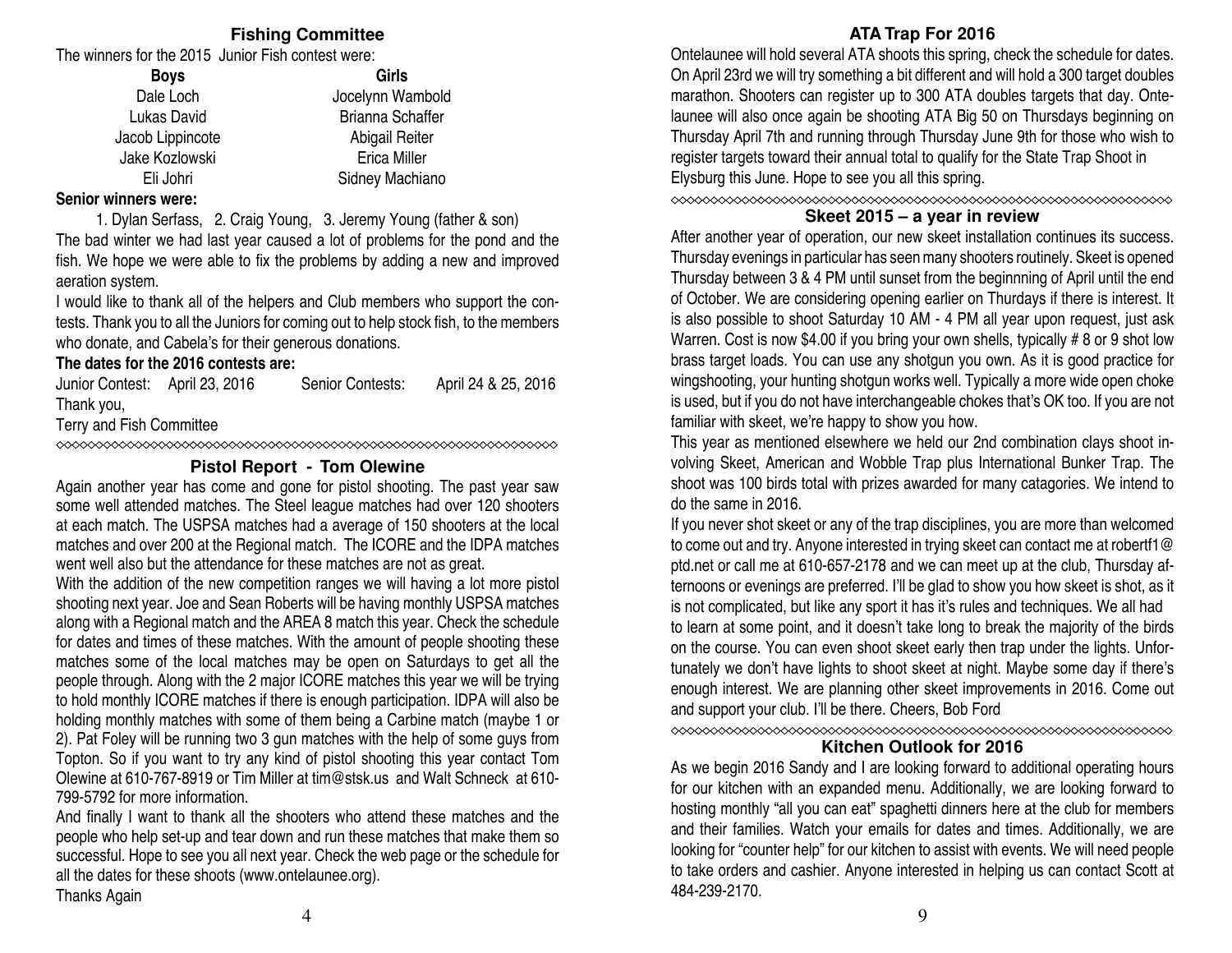#### **Women in the Outdoors**

This year the Jerry Zimmerman/Walking Purchase Chapters Women in the Outdoor Event will be held on June 11, 2016. The NWTF Women in the Outdoors program is dedicated to helping women ages 14 and over achieve confidence and competence in outdoor skills through a variety of exciting hands-on workshops taught in an informative, relevant and reassuring setting. From learning firearm and archery skills, to participating in fun outdoor activities and making handmade crafts; this event is a great opportunity to try something new with

your family members and friends. So, gather a few girlfriends, your mom and daughter(s) and check "me time" off your list. You deserve a day in the outdoors! For more information, please contact Dana Krisko at 610.799.4716 or email LehighValleyWITO@yahoo.com

### **Game Committee**

The pheasant season has come and gone. The club has had good season of raising and stocking pheasants. Many thanks to all who helped this year, John Maury,

Ed and Ted Razzis, Pete Chromiak and to the club members who donated money, as well as the landowners where the birds were stocked. Thanks to East Penn Rebuilders for donating cash and supplies this year. If you have a young hunter in the family, don't forget the youth hunt (12 to 16 years old) that runs from October



8 to 15, 2016. We will be stocking the club on the 8th and 10th. Please remember to stop and ask before you hunt on a farmer's land. We do not want to lose the landowner's trust. Happy hunting!

#### **2015 DONATIONS - \$6,499**

This year the club received the following donations – Land donations from members was \$1,348. We received \$250 from the Heidelberg Game Protective Association and a donation of \$1,025 from the "Women in the Outdoors." We received \$1080 from members for our fish program, \$1,065 for Jr. Rifle, \$1,078 for the pheasant program, and \$666 for Youth Archery.

### 

### **Jr Youth Archery 2015**

We had a very good year, we had 72 kids in our classes in 2015. The ages to participate are 8 to 15, we shoot for 8 weeks. They learn the fundamentals and safety of the bows. At the end we have a tournament for them. The top shooters get trophies. I would like to thank my instructors for their help and support. Jerry Bartlet Sr. Chairman

### **Jr Rifle Team**

2015 marks the 4th year in a row in which the Jr Rifle Team has won the LV Prone League. Brenton Riegel scored perfect 100's for all 6 matches, only dropping 4x's for the season. Calista, Sarah, Megan, & Max fired 1 or more perfect scores during the season. Our team total of 2973, 221x was 36 points & 57x's higher than the 2nd place team. Congratulations to all our team members.

We had 10 juniors compete in the Jr Olympic Regional Championships, sponsored by the PA Rifle & Pistol Association. Amy Fister won the overall bronze medal in women's smallbore & silver in air rifle, & earned an invitation for the Jr Olympics in Colorado where she placed 5th in smallbore. Calista Smoyer won the gold medal in the women's sub-junior smallbore category. Sarah Frantz won the bronze medal in the women's sub-junior air rifle category & earned her 1st invitation for the Jr Olympics.

From the 4-Position Jr Sectional we held, Sarah Frantz took top honors & the gold medal with a score of 395, 31x. She received the NRA "Silver Tone Medallion" award for placing 1st in the Nation, among the sub-junior category. Her overall ranking was 9th out of 525 juniors.

Air rifle postal matches were held again this year for the American Legion & CMP. Brenton, Calista, Kaitlyn Frantz, Megan Waidelich, & Sarah were selected by score to represent Ontelaunee at the CMP Regional Championship in Camp Perry, Ohio. They performed well, securing an invitation to the National match in Anniston, AL. During the National match, Calista finished 16th overall out of 200 competitors & won the sub-junior category & her first gold medal.

Our juniors travel a lot for competitions. Megan & Amy were in Georgia for USA Nationals; Calista & Sarah in Indiana, for NRA Nationals, (they took turns winning 1st & 2nd in the sub-junior category & Sarah made the Drew Cup Team); Megan in England for NSRA Jr Nationals; Jenn, Sarah, Kaitlyn in New Jersey for various matches; Ohio, WV, TN, AL, & of course through out PA. In short, we have a very active team.

Jennifer Plocinik started in our program just over a year now, but has shown a great desire to learn & excel in the sport of rifle. Hard work & determination have made her the 4th Ontelaunee Junior to earn a college rifle scholarship. In August of 2016 she will start college at the University of Tennessee Martin, as a "Skyhawk" on their rifle team. We are very proud of her accomplishments & look forward to seeing her continued growth.

A very generous grant was given to Ontelaunee from the Friends Of The NRA. This grant paid for two new Jr smallbore rifles & other useful equipment. Thank you very much for your generosity it is greatly appreciated.

Through raffles & participation in certain matches, our Midway Foundation account is growing & starting to help offset some of the yearly team expenses. Donations to this account are greatly appreciated & matched dollar to dollar by Midway. Thank you for your support.

For more information, please check out the Ontelaunee web site & the Jr Rifle monthly reports. Thank you Ontelaunee for your continued support of the Jr Rifle Team. Tom Fister